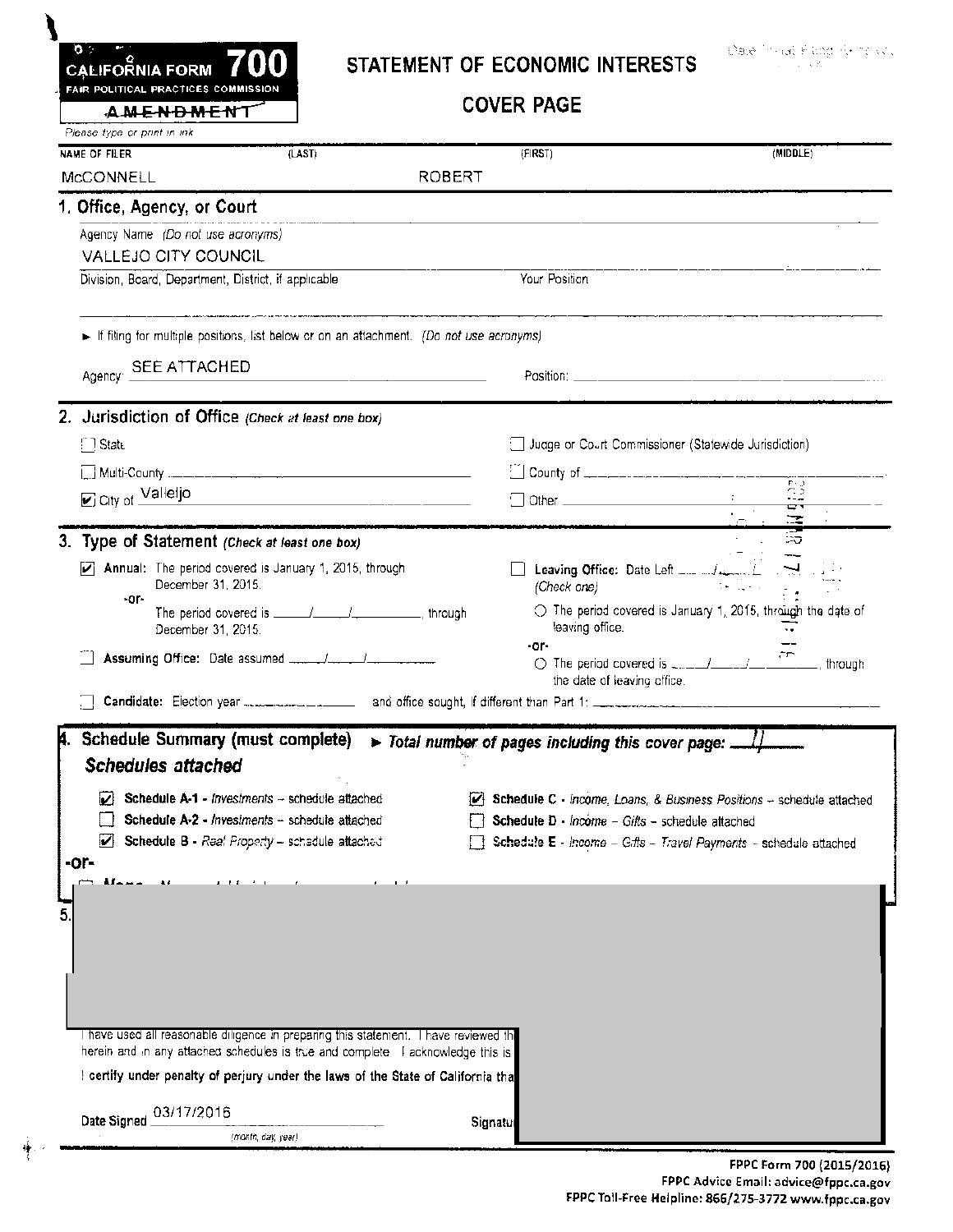| FAIR POLITICAL PRACTICES COMMISSION                                                                             |                                                            |                                                                                                  |                                                    |                                                                        |
|-----------------------------------------------------------------------------------------------------------------|------------------------------------------------------------|--------------------------------------------------------------------------------------------------|----------------------------------------------------|------------------------------------------------------------------------|
| <b>AMENDMENT</b>                                                                                                |                                                            |                                                                                                  | <b>COVER PAGE</b>                                  |                                                                        |
| Please type or print in ink.                                                                                    |                                                            |                                                                                                  |                                                    |                                                                        |
| NAME OF FILER                                                                                                   | (tAST)                                                     |                                                                                                  | fFIRST)                                            | (MIDDLE)                                                               |
| MCCONNELL                                                                                                       |                                                            | <b>ROBERT</b>                                                                                    |                                                    |                                                                        |
| 1. Office, Agency, or Court                                                                                     |                                                            |                                                                                                  |                                                    |                                                                        |
| Agency Name (Do not use acronyms)                                                                               |                                                            |                                                                                                  |                                                    | $\sim$                                                                 |
|                                                                                                                 | Division, Board, Department, District, if applicable       | NAPA VALLEJO WASTE MANAGEMENT AUTHORITY                                                          | Your Position                                      |                                                                        |
| $\mathcal{L}(\mathcal{M})$ .                                                                                    |                                                            |                                                                                                  | ALTERNATE BOARD MEMBER                             |                                                                        |
| and at the component of the component of the component of the component of the component of the component of th |                                                            |                                                                                                  |                                                    |                                                                        |
|                                                                                                                 |                                                            | <b>A</b> if filing for multiple positions, list below or on an attachment. (Do not use acronyms) |                                                    |                                                                        |
| Agency: SEE ATTACHED                                                                                            |                                                            |                                                                                                  |                                                    |                                                                        |
|                                                                                                                 |                                                            |                                                                                                  |                                                    |                                                                        |
| 2. Jurisdiction of Office (Check at least one box)                                                              |                                                            |                                                                                                  |                                                    |                                                                        |
| □ State                                                                                                         |                                                            |                                                                                                  |                                                    | Judge or Court Commissioner (Statewide Jurisdiction)                   |
| Multi-County SOLANO-NAPA                                                                                        |                                                            |                                                                                                  |                                                    |                                                                        |
|                                                                                                                 |                                                            |                                                                                                  |                                                    |                                                                        |
|                                                                                                                 |                                                            |                                                                                                  |                                                    |                                                                        |
| 3. Type of Statement (Check at least one box)                                                                   |                                                            |                                                                                                  |                                                    |                                                                        |
|                                                                                                                 | [7] Annual: The period covered is January 1, 2015, through |                                                                                                  |                                                    |                                                                        |
| -or-                                                                                                            | December 31, 2015.                                         |                                                                                                  | (Check one)                                        |                                                                        |
|                                                                                                                 |                                                            |                                                                                                  |                                                    | $\bigcirc$ The period covered is January 1, 2015, through the date of  |
|                                                                                                                 | December 31, 2015.                                         |                                                                                                  | leaving office.<br>-or-                            |                                                                        |
|                                                                                                                 |                                                            |                                                                                                  |                                                    |                                                                        |
|                                                                                                                 |                                                            |                                                                                                  |                                                    |                                                                        |
|                                                                                                                 |                                                            |                                                                                                  | the date of leaving office.                        |                                                                        |
|                                                                                                                 |                                                            |                                                                                                  |                                                    |                                                                        |
|                                                                                                                 |                                                            |                                                                                                  |                                                    |                                                                        |
|                                                                                                                 | <b>Schedule Summary (must complete)</b>                    |                                                                                                  | > Total number of pages including this cover page: |                                                                        |
| Schedules attached                                                                                              |                                                            |                                                                                                  |                                                    |                                                                        |
|                                                                                                                 | Schedule A-1 - Investments - schedule attached             |                                                                                                  |                                                    |                                                                        |
|                                                                                                                 | Schedule A-2 - Investments - schedule attached             |                                                                                                  | Schedule D - Income - Gifts - schedule attached    |                                                                        |
| ☑                                                                                                               | Schedule B - Reel Property - schedule attached             |                                                                                                  |                                                    | Schedule E - Income - Gifts - Travel Payments - schedule attached      |
| -or-                                                                                                            |                                                            | , 35                                                                                             |                                                    |                                                                        |
| (d)(5)                                                                                                          | None - No reportable interests on any schedule             |                                                                                                  |                                                    |                                                                        |
|                                                                                                                 |                                                            |                                                                                                  |                                                    |                                                                        |
|                                                                                                                 |                                                            |                                                                                                  |                                                    |                                                                        |
|                                                                                                                 |                                                            |                                                                                                  |                                                    |                                                                        |
|                                                                                                                 |                                                            |                                                                                                  |                                                    |                                                                        |
|                                                                                                                 |                                                            |                                                                                                  |                                                    |                                                                        |
|                                                                                                                 |                                                            |                                                                                                  |                                                    |                                                                        |
|                                                                                                                 |                                                            |                                                                                                  | (d)(5)                                             | C Schedule C - Income, Loans, & Business Positions - schedule attached |
|                                                                                                                 |                                                            |                                                                                                  |                                                    |                                                                        |
| 03/17/2016<br>Date Signed                                                                                       |                                                            |                                                                                                  | Signatur                                           |                                                                        |

 $\sim$   $\sim$   $\sim$   $\sim$ 

 $\pm 1$ 

FPPC Advice Email: advice@fppc.ca.gov FPPC Toll-Free Helpline: 866/275-3772 www-fppc.ca.gov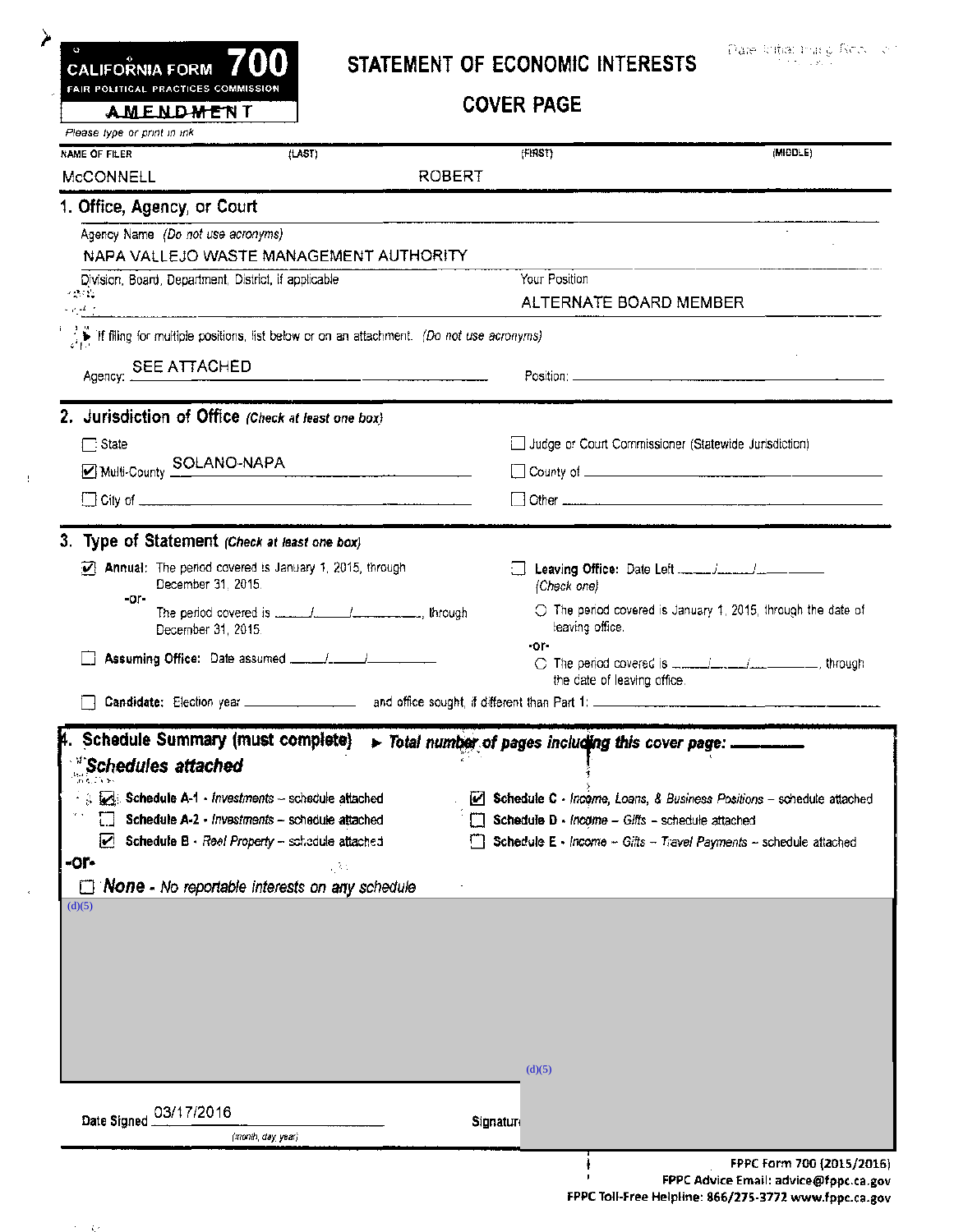#### CALIFORNIA FPPC FORM 7@0 ATTACHMENT A . STATEMENT OF ECONOMIC INTEREST EXPANDED STATEMENT YEAR: 2015

City of Vallejo-Councilmember 555 Santa Clara Street Vallejo, CA 94590

ì

Vallejo Housing Authority-Member 555 Santa Clara Street Vallejo, CA 94590

Vallejo Sanitation and Flood Control District-Member 450 Ryder Street Vallejo, CA 94590

Successor Agency to the former Vallejo Redevelopment Agency-Member 555 Santa Clara Street ţ Vallejo, CA 94590

Vallejo Joint Powers Finance Authority 555 Santa Clara Street Vallejo, CA 94590

Napa-Vallejo Joint Powers Waste Management Authority-Alternate Member American Canyon City Hall American Canyon, CA

 $\frac{1}{2}$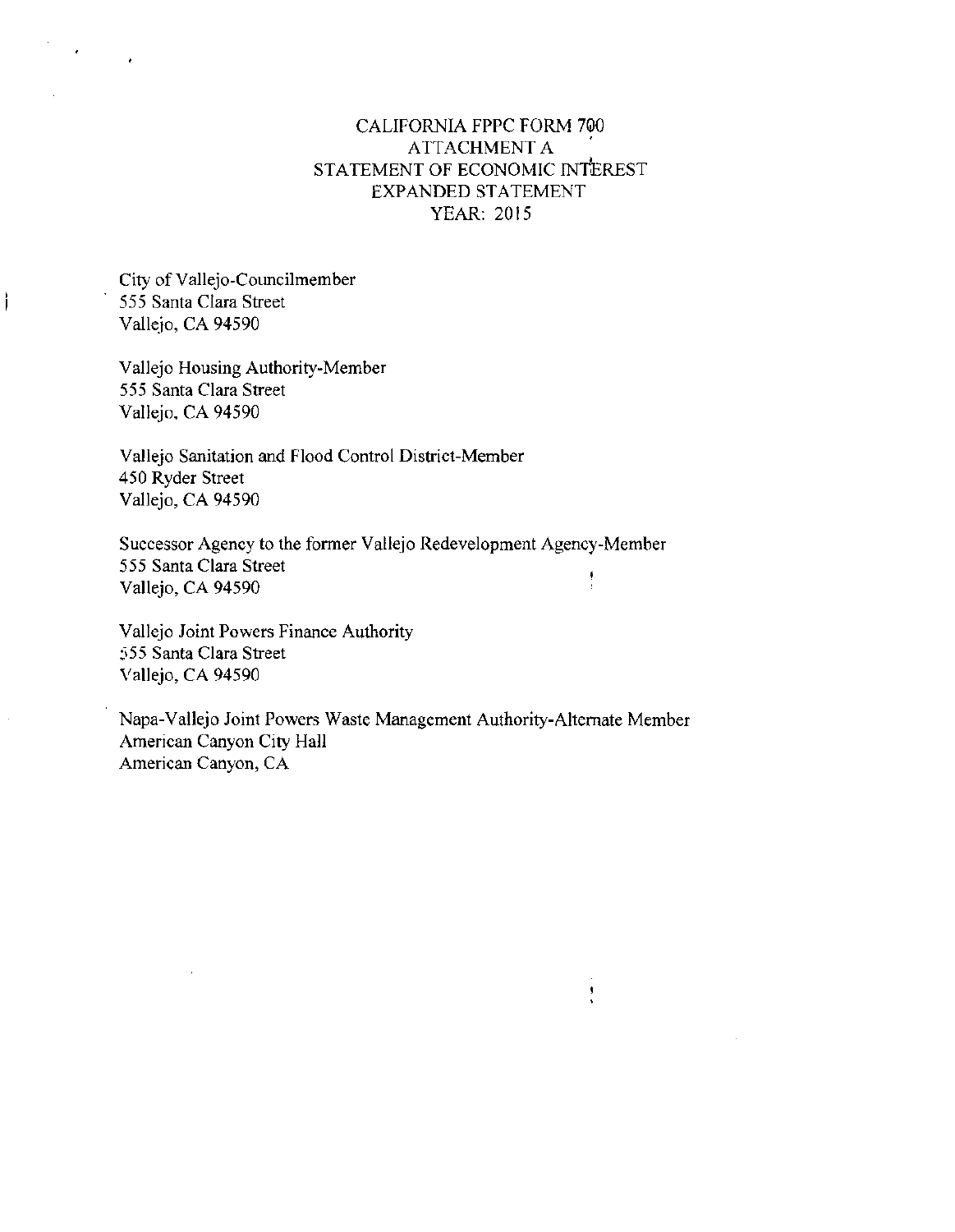| <b>Investments</b>                                                                                                                                                                                                                                                      | <b>SCHEDULE A-1</b><br><b>CALIFORNIA FORM</b><br>FAIR POLITICAL PRACTICES COMMISSION                                                                                                                           |
|-------------------------------------------------------------------------------------------------------------------------------------------------------------------------------------------------------------------------------------------------------------------------|----------------------------------------------------------------------------------------------------------------------------------------------------------------------------------------------------------------|
| Stocks, Bonds, and Other Interests<br>(Ownership Interest is Less Than 10%)<br>Do not attach brokerage or financial statements.                                                                                                                                         | Name                                                                                                                                                                                                           |
| NAME OF BUSINESS ENTITY                                                                                                                                                                                                                                                 | NAME OF BUSINESS ENTITY                                                                                                                                                                                        |
| <b>EUS BANKCORP</b>                                                                                                                                                                                                                                                     |                                                                                                                                                                                                                |
| GENERAL DESCRIPTION OF THIS BUSINESS<br><b>BANKING</b>                                                                                                                                                                                                                  | GENERAL DESCRIPTION OF THIS BUSINESS                                                                                                                                                                           |
| FAIR MARKET VALUE<br>\$10,001 - \$100,000<br>\$2,000 \$10,000<br>\$100,001 - \$1,000,000<br>Over \$1,000,000                                                                                                                                                            | FAIR MARKET VALUE<br>$\lceil \cdot \rceil$ \$10,001 - \$100,000<br>\$2,000 - \$10,000<br>Over \$1,000,000<br>\$100,001 - \$1,000,000                                                                           |
|                                                                                                                                                                                                                                                                         | NATURE OF INVESTMENT<br>Other $\_\_$<br>Stock                                                                                                                                                                  |
| (Describe)<br>Partnership (C) Income Received of \$0 - \$499<br>C Income Received of \$500 or More (Report on Schedule C)                                                                                                                                               | (Describe)<br>Partnership O Income Received of \$0 - \$499<br>() Income Received of \$500 or More (Report on Schedule C)                                                                                       |
| IF APPLICABLE, LIST DATE.                                                                                                                                                                                                                                               | IF APPLICABLE, LIST DATE:                                                                                                                                                                                      |
| $\frac{1}{2}$ $\frac{15}{2}$<br>$\prime$ / 15<br><b>DISPOSED</b><br><b>ACQUIRED</b>                                                                                                                                                                                     | $\frac{1}{2}$ $\frac{1}{2}$<br>$\prime$ $\prime$ 15<br><b>ACQUIRED</b><br>DISPOSED                                                                                                                             |
| NAME OF BUSINESS ENTITY                                                                                                                                                                                                                                                 | NAME OF BUSINESS ENTITY<br>►                                                                                                                                                                                   |
| FAIR MARKET VALUE                                                                                                                                                                                                                                                       | FAIR MARKET VALUE                                                                                                                                                                                              |
| \$2,000 - \$10,000<br>[   \$10,001 - \$100,000<br>\$100,001 - \$1,000,000<br>Over \$1,000,000<br>ANATURE OF INVESTMENT.<br>⊡ Slock<br>Other<br>(Describe)<br>Partnership (O Income Received of \$0 - \$499<br>O Income Received of \$500 or More (Report on Schedule C) | \$2,000 - \$10,000<br>1 \$10,001 - \$100,000<br>[7] Over \$1,000,000<br>$\Box$ \$100,001 - \$1,000,000<br>NATURE OF INVESTMENT<br>Stock<br>Other<br>(Describe)<br>Partnership C Income Received of \$0 - \$499 |
| IF APPLICABLE, LIST DATE:                                                                                                                                                                                                                                               | IF APPLICABLE, LIST DATE                                                                                                                                                                                       |
| ACQUIRED<br>DISPOSED                                                                                                                                                                                                                                                    | DISPOSED<br><b>ACQUIRED</b>                                                                                                                                                                                    |
| NAME OF BUSINESS ENTITY                                                                                                                                                                                                                                                 | > NAME OF BUSINESS ENTITY                                                                                                                                                                                      |
| GENERAL DESCRIPTION OF THIS BUSINESS.                                                                                                                                                                                                                                   | GENERAL DESCRIPTION OF THIS BUSINESS.                                                                                                                                                                          |
| FAIR MARKET VALUE<br>$\Box$ \$10,001 - \$100,000<br>S2,000 - S10,000<br>\$100,001 - \$1,000,000<br>Over \$1,000,000                                                                                                                                                     | FAIR MARKET VALUE<br>$510,001 - 5100,000$<br>{  \$2,000 - \$1,0,000<br>$\Box$ \$100,001 - \$1,000,000<br>$\Box$ Over \$1,000,000                                                                               |
| NATURE OF INVESTMENT<br>│ : Other ____________<br>Stock                                                                                                                                                                                                                 | NATURE OF INVESTMENT<br>Stock                                                                                                                                                                                  |
| (Describe)<br>Partnership (C) Income Recaived of \$0 - \$499<br>() Income Received of \$500 or More (Report on Schedule C)                                                                                                                                              | (Describe)<br>Partnership O Income Received of \$0 - \$499                                                                                                                                                     |
| IF APPLICABLE, LIST DATE:                                                                                                                                                                                                                                               | $\bigcirc$ income Received of \$500 or More (Report on Schedule C)<br>O Income Received of \$500 or More (Report on Schedule C)<br>IF APPLICABLE, LIST DATE:                                                   |

\_\_\_\_\_\_\_\_\_\_\_\_\_\_\_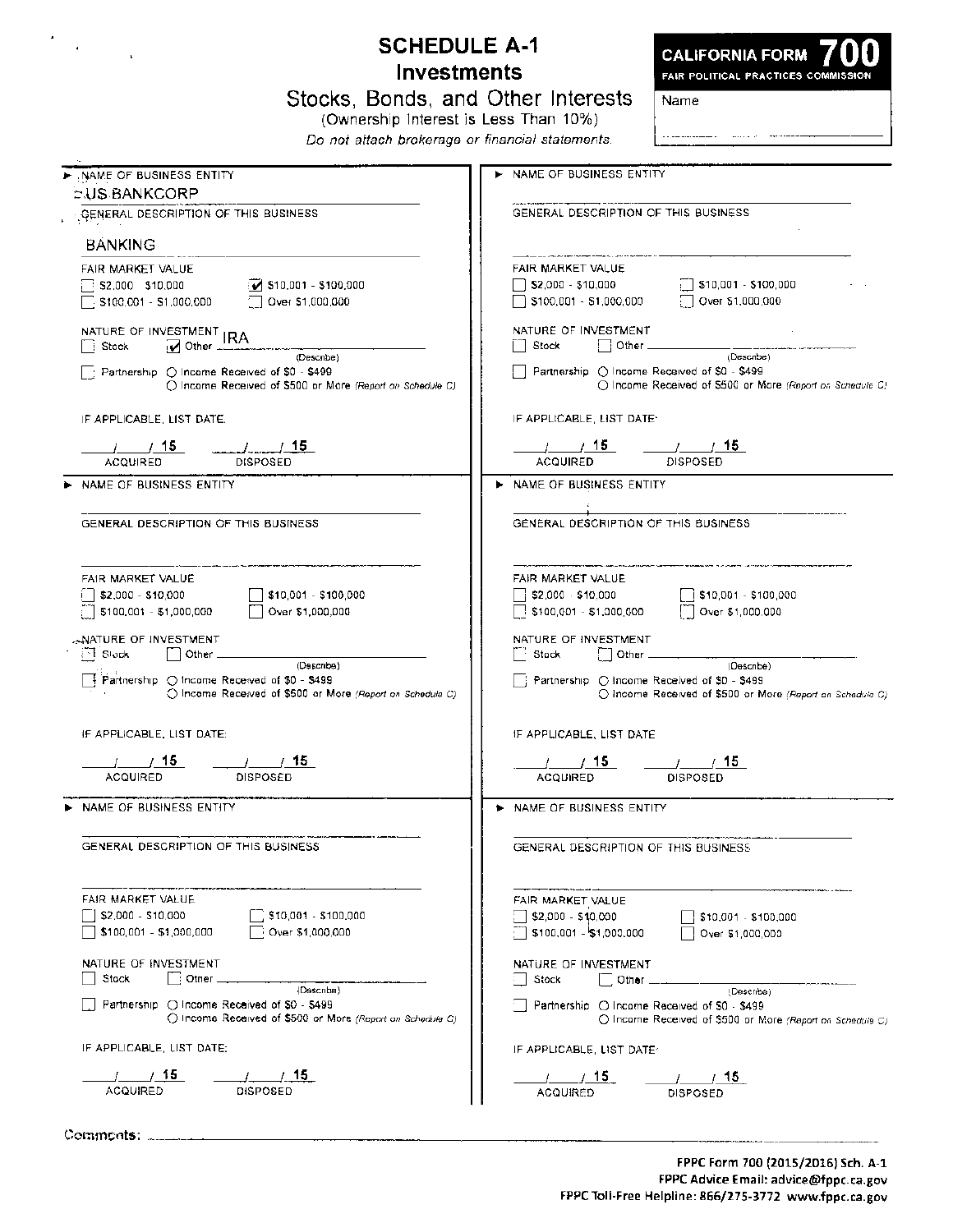#### **SCHEDULE B Interests in Real Property**

(Including Rental Income)

**CALIFORNIA FORM** 

FAIR POLITICAL PRACTICES COMMISSION

Name

I

| ASSESSOR'S PARCEL NUMBER OR STREET ADDRESS.                                                                                                                                                                  | ASSESSOR'S PARCEL NUMBER OR STREET ADDRESS.                                                                                                                                                                                |
|--------------------------------------------------------------------------------------------------------------------------------------------------------------------------------------------------------------|----------------------------------------------------------------------------------------------------------------------------------------------------------------------------------------------------------------------------|
| 0055-082-190-01                                                                                                                                                                                              | 0056-144-180-01                                                                                                                                                                                                            |
| CITY                                                                                                                                                                                                         | CITY                                                                                                                                                                                                                       |
| <b>VALLEJO</b>                                                                                                                                                                                               | VALLEJO                                                                                                                                                                                                                    |
| IF APPLICABLE. LIST DATE:<br>FAIR MARKET VALUE<br>\$2,000 - \$10,000<br>115<br>/ 15<br>310,001 - \$100,000<br><b>DISPOSED</b><br><b>ACQUIRED</b><br>$\sqrt{3}$ , \$100,001 - \$1,000,000<br>Over \$1,000,000 | FAIR MARKET VALUE<br>IF APPLICABLE. LIST DATE.<br>\$2,000 - \$10,000<br>/ 15<br>/ 15<br>$\sqrt{510,001}$ - \$100,000<br><b>ACQUIRED</b><br><b>DISPOSED</b><br>$\triangleright$ \$100.001 - \$1,000,000<br>Over \$1,000,000 |
| NATURE OF INTEREST                                                                                                                                                                                           | NATURE OF INTEREST                                                                                                                                                                                                         |
| Ownership/Deed of Trust<br>Easement<br>M                                                                                                                                                                     | Ownership/Deed of Trust<br>Easement                                                                                                                                                                                        |
| Leasehold<br>Yrs remaining<br>Other                                                                                                                                                                          | Leasehold ___________<br>Other<br>Yrs remaining                                                                                                                                                                            |
| IF RENTAL PROPERTY, GROSS INCOME RECEIVED                                                                                                                                                                    | IF RENTAL PROPERTY, GROSS INCOME RECEIVED                                                                                                                                                                                  |
| $$500 - $1,000$<br>$\sqrt{31,001} \cdot 510,000$<br>$50 - $499$                                                                                                                                              | $S0 - $499$<br>$$500 - $1,000$<br>    \$1.001 - \$10.000                                                                                                                                                                   |
| OVER \$100,000<br>$\sqrt{5}$ \$10,001 - \$100,000                                                                                                                                                            | OVER \$100,000<br>$\triangleright$ \$10,001 - \$100,000                                                                                                                                                                    |
| SOURCES OF RENTAL INCOME. If you own a 10% or greater<br>interest, list the name of each tenant that is a single source of<br>income of \$10,000 or more.<br>   <br>None<br>T. KASSON; T&L DAVIS; J. KISH    | SOURCES OF RENTAL INCOME If you own a 10% or greater<br>interest, list the name of each tenant that is a single source of<br>income of \$10,000 or more.<br>None<br>J. FAIRES; K. SMITH                                    |
|                                                                                                                                                                                                              |                                                                                                                                                                                                                            |

You are not required to report loans from commercial lending institutions made in the lender's regular course of business on terms available to members of the public without regard to your official status. Personal loans and loans received not in a lender's regular course of business must be disclosed as follows:

| NAME OF LENDER*                                         | NAME OF LENDER*                                                                           |
|---------------------------------------------------------|-------------------------------------------------------------------------------------------|
| ADDRESS (Business Address Acceptable)                   | ADDRESS (Business Address Acceptable)                                                     |
| BUSINESS ACTIVITY, IF ANY, OF LENDER                    | BUSINESS ACTIVITY. IF ANY, OF LENDER                                                      |
| TERM (Months/Years)<br>INTEREST RATE                    | INTEREST RATE<br>TERM (Months/Years)                                                      |
| None<br>-%                                              | ∣ } None                                                                                  |
| HIGHEST BALANCE DURING REPORTING PERIOD                 | HIGHEST BALANCE DURING REPORTING PERIOD.                                                  |
| $\Box$ \$500 - \$1,000<br>$\sqrt{51,001} \cdot $10,000$ | $5500 - 51,000$<br>$\begin{bmatrix} 1 & 1 & 0 & 1 \\ 0 & 0 & 1 & 0 \end{bmatrix}$ 510,000 |
| $\Box$ OVER \$100,000<br>$\Box$ \$10,001 - \$100,000    | $\Box$ \$10,001 - \$100,000<br>OVER \$100,000                                             |
| Guarantor, if applicable                                | Guarantor, if applicable                                                                  |
|                                                         |                                                                                           |

Comments: \_  $\ddot{\phantom{0}}$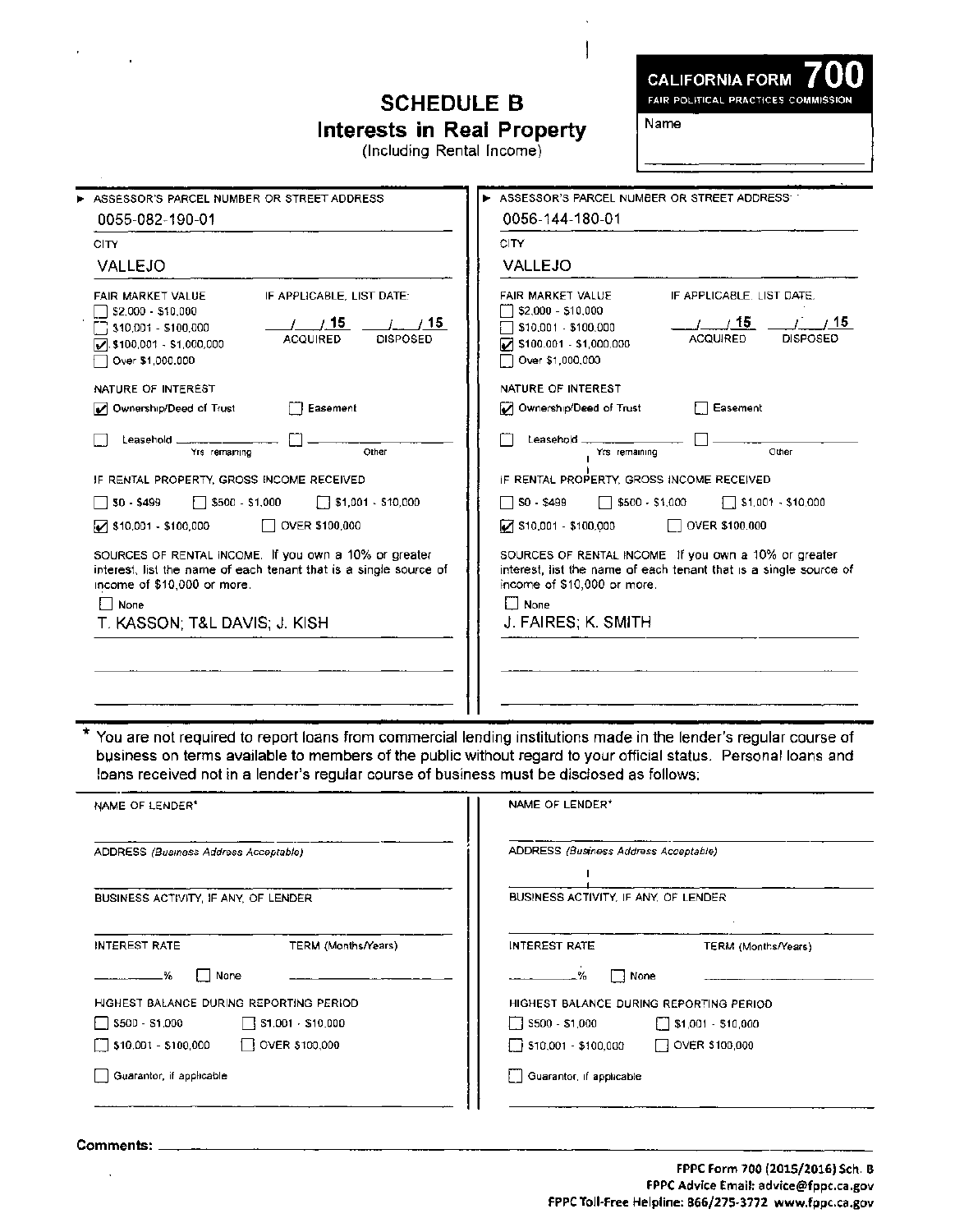## **SCHEDULE B Interests in Real Property**

(Including Rental Income)

**CALIFORNIA FORM** 

FAIR POLITICAL PRACTICES COMMISSION

Name

| ASSESSOR'S PARCEL NUMBER OR STREET ADDRESS                                                                                                                                                          | ASSESSOR'S PARCEL NUMBER OR STREET ADDRESS.                                                                                                                                                                  |
|-----------------------------------------------------------------------------------------------------------------------------------------------------------------------------------------------------|--------------------------------------------------------------------------------------------------------------------------------------------------------------------------------------------------------------|
| 0059-045-080-01                                                                                                                                                                                     | 0074-032-050-01                                                                                                                                                                                              |
| CITY                                                                                                                                                                                                | CITY                                                                                                                                                                                                         |
| VALLEJO                                                                                                                                                                                             | <b>VALLEJO</b>                                                                                                                                                                                               |
| IF APPLICABLE, LIST DATE<br>FAIR MARKET VALUE<br>\$2,000 - \$10,000<br>1/15<br>115<br>\$10,001 - \$100,000<br><b>ACQUIRED</b><br><b>DISPOSED</b><br>$7$ \$100,001 - \$1,000,000<br>Over \$1,000,000 | FAIR MARKET VALUE<br>IF APPLICABLE, LIST DATE:<br>\$2,000 - \$10,000<br>$t$ / 15<br>715.<br>$\sqrt{510,001}$ - \$100,000<br><b>ACQUIRED</b><br><b>DISPOSED</b><br>3100,001 - \$1,000,000<br>Over \$1,000,000 |
| NATURE OF INTEREST                                                                                                                                                                                  | NATURE OF INTEREST                                                                                                                                                                                           |
| Ownership/Deed of Trust<br>Easement                                                                                                                                                                 | Ownership/Deed of Trust<br><b>□ Easement</b>                                                                                                                                                                 |
| $\vert$<br>Leasehold<br>Yrs remaining<br>Other                                                                                                                                                      | Leasehold L<br>Yrs remaining<br>Other                                                                                                                                                                        |
| IF RENTAL PROPERTY, GROSS INCOME RECEIVED                                                                                                                                                           | IF RENTAL PROPERTY, GROSS INCOME RECEIVED                                                                                                                                                                    |
| $\triangleright$ \$0 $\cdot$ \$499<br>$\Box$ \$500 - \$1,000<br>$\sqrt{51,001}$ - \$10,000                                                                                                          | $\Box$ SO - S499 $\Box$ S500 - S1,000<br>$\Box$ \$1,001 - \$10,000                                                                                                                                           |
| OVER \$100,000<br>$\Box$ \$10,001 - \$100,000                                                                                                                                                       | $\sqrt{ }$ \$10,001 - \$100,000<br>OVER \$100,000                                                                                                                                                            |
| SOURCES OF RENTAL INCOME If you own a 10% or greater<br>interest, list the name of each tenant that is a single source of<br>income of \$10,000 or more.<br>$\Box$ None                             | SOURCES OF RENTAL INCOME If you own a 10% or greater<br>interest, list the name of each tenant that is a single source of<br>income of \$10,000 or more<br>None                                              |
| A. THEDFORD                                                                                                                                                                                         | <b>C.CAPENHURST</b>                                                                                                                                                                                          |
| HD.                                                                                                                                                                                                 |                                                                                                                                                                                                              |
|                                                                                                                                                                                                     |                                                                                                                                                                                                              |
|                                                                                                                                                                                                     |                                                                                                                                                                                                              |

You are not required to report loans from commercial lending institutions made in the lender's regular course of business on terms available to members of the public without regard to your official status. Personal loans and loans received not in a lender's regular course of business must be disclosed as follows:

| NAME OF LENDER*                                      | NAME OF LENDER*                                   |
|------------------------------------------------------|---------------------------------------------------|
| ADDRESS (Business Address Acceptable)                | ADDRESS (Business Address Acceptable)             |
| BUSINESS ACTIVITY, IF ANY, OF LENDER                 | BUSINESS ACTIVITY, IF ANY, OF LENDER              |
| <b>INTEREST RATE</b><br><b>TERM (Months/Years)</b>   | <b>INTEREST RATE</b><br>TERM (Months/Years)       |
| None<br>₩<br>$\Box$                                  | None                                              |
| HIGHEST BALANCE DURING REPORTING PERIOD              | HIGHEST BALANCE DURING REPORTING PERIOD           |
| $ $ \$500 $-$ \$1,000<br>$\sqrt{51,001}$ - \$10,000  | \$500 - \$1,000<br>$\parallel$ \$1,001 - \$10,000 |
| $\Box$ \$10,001 - \$100,000<br>$\Box$ OVER \$100,000 | 510,001 - \$100,000<br>$\Box$ OVER \$100,000      |
| Suarantor, if applicable                             | Guarantor, if applicable                          |
|                                                      |                                                   |

Comments: \_

ᡓ

 $\mathcal{L}$ Ň.

ĺ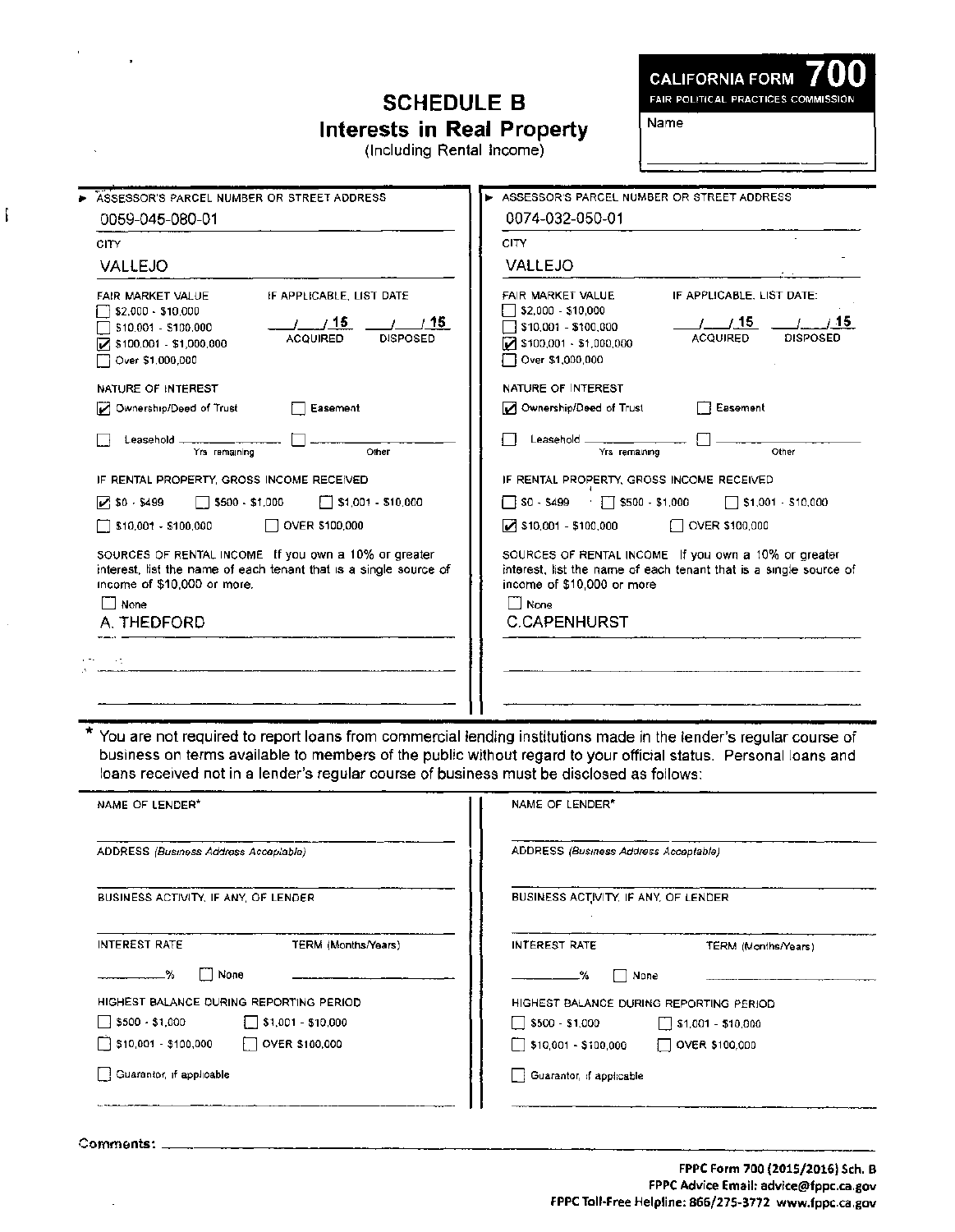### **SCHEDULE B Interests in Real Property**

(Including Rental Income)

**CALIFORNIA FORM** FAIR POLITICAL PRACTICES COMMISSION

Name

| ASSESSOR'S PARCEL NUMBER OR STREET ADDRESS                                                                                                                                                                           | ASSESSOR'S PARCEL NUMBER OR STREET ADDRESS                                                                                                                                                                            |
|----------------------------------------------------------------------------------------------------------------------------------------------------------------------------------------------------------------------|-----------------------------------------------------------------------------------------------------------------------------------------------------------------------------------------------------------------------|
| 0057-162-070-01                                                                                                                                                                                                      | 0056-234-030-01                                                                                                                                                                                                       |
| <b>CITY</b>                                                                                                                                                                                                          | CITY                                                                                                                                                                                                                  |
| <b>VALLEJO</b>                                                                                                                                                                                                       | VALLEJO                                                                                                                                                                                                               |
| IF APPLICABLE, LIST DATE.<br>FAIR MARKET VALUE<br>$\lceil$ \$2,000 - \$10,000<br>1/15<br>1/15<br>1 \$10,001 - \$100,000<br><b>ACQUIRED</b><br><b>DISPOSED</b><br>$73100,001 - $1,000,000$<br>$\Box$ Over \$1,000,000 | FAIR MARKET VALUE<br>IF APPLICABLE, LIST DATE:<br>\$2,000 - \$10,000<br>. . /___. / .15<br>\$10,001 - \$100,000<br>DISPOSED<br><b>ACQUIRED</b><br>$\triangledown$ \$100,001 $\cdot$ \$1,000,000<br>C Over \$1,000,000 |
| NATURE OF INTEREST                                                                                                                                                                                                   | NATURE OF INTEREST                                                                                                                                                                                                    |
| Ownership/Deed of Trust<br>Easement                                                                                                                                                                                  | Ownership/Deed of Trust<br>Easement                                                                                                                                                                                   |
| Leasehold $\cdots$<br>Other<br>Yrs remaining                                                                                                                                                                         | Leasehold $\qquad \qquad \ldots \qquad \qquad \ldots \qquad$<br>Cther<br>Yrs remaining                                                                                                                                |
| IF RENTAL PROPERTY, GROSS INCOME RECEIVED                                                                                                                                                                            | IF RENTAL PROPERTY, GROSS INCOME RECEIVED                                                                                                                                                                             |
| $\triangleright$ SO - \$499<br>$\Box$ \$500 \$1,000<br>$\Box$ \$1,001 - \$10,000                                                                                                                                     | $\Box$ \$500 - \$1,000<br>$\Box$ \$1,001 - \$10,000<br>∏ \$0 - \$499                                                                                                                                                  |
| $\Box$ OVER \$100,000<br>$\sqrt{510.001} - $100.000$                                                                                                                                                                 | [7] OVER \$100,000<br>$\triangleright$ \$10,001 - \$100,000                                                                                                                                                           |
| SOURCES OF RENTAL INCOME If you own a 10% or greater<br>interest, list the name of each tenant that is a single source of<br>income of \$10,000 or more<br>$\boxed{\triangleright}$ None                             | SOURCES OF RENTAL INCOME: If you own a 10% or greater<br>interest, list the name of each tenant that is a single source of<br>income of \$10,000 or more<br>∬ None:<br><b>C.LOUGHLIN, N.HANN</b>                      |

\* You are not required to report loans from commercial lending institutions made in the lender's regular course of business on terms available to members of the public without regard to your official status, Personal loans and loans received not in a lender's regular course of business must be disclosed as follows:

| NAME OF LENDER"                                       | NAME OF LENDER*                                   |
|-------------------------------------------------------|---------------------------------------------------|
| ADDRESS (Business Address Acceptable)<br>かんけいかい       | ADDRESS (Business Address Acceptable)             |
| BUSINESS ACTIVITY. IF ANY, OF LENDER                  | BUSINESS ACTIVITY, IF ANY, OF LENDER              |
| INTEREST RATE<br>TERM (Months/Years)                  | <b>INTEREST RATE</b><br>TERM (Months/Years)       |
| <b>None</b><br>%                                      | │ │ None<br>. %                                   |
| HIGHEST BALANCE DURING REPORTING PERIOD               | HIGHEST BALANCE DURING REPORTING PERIOD           |
| $\sqrt{ }$ \$500 - \$1,000                            | $\begin{bmatrix} 1 & 5500 & -51000 \end{bmatrix}$ |
| $\sqrt{510,001}$ - \$100,000<br>$\Box$ OVER \$100,000 | ∏ \$10,001 - \$100,000<br>[1] OVER \$100,000      |
| Guarantor, if applicable                              | Guarantor, if applicable                          |

 ${\tt Comments:}\quad$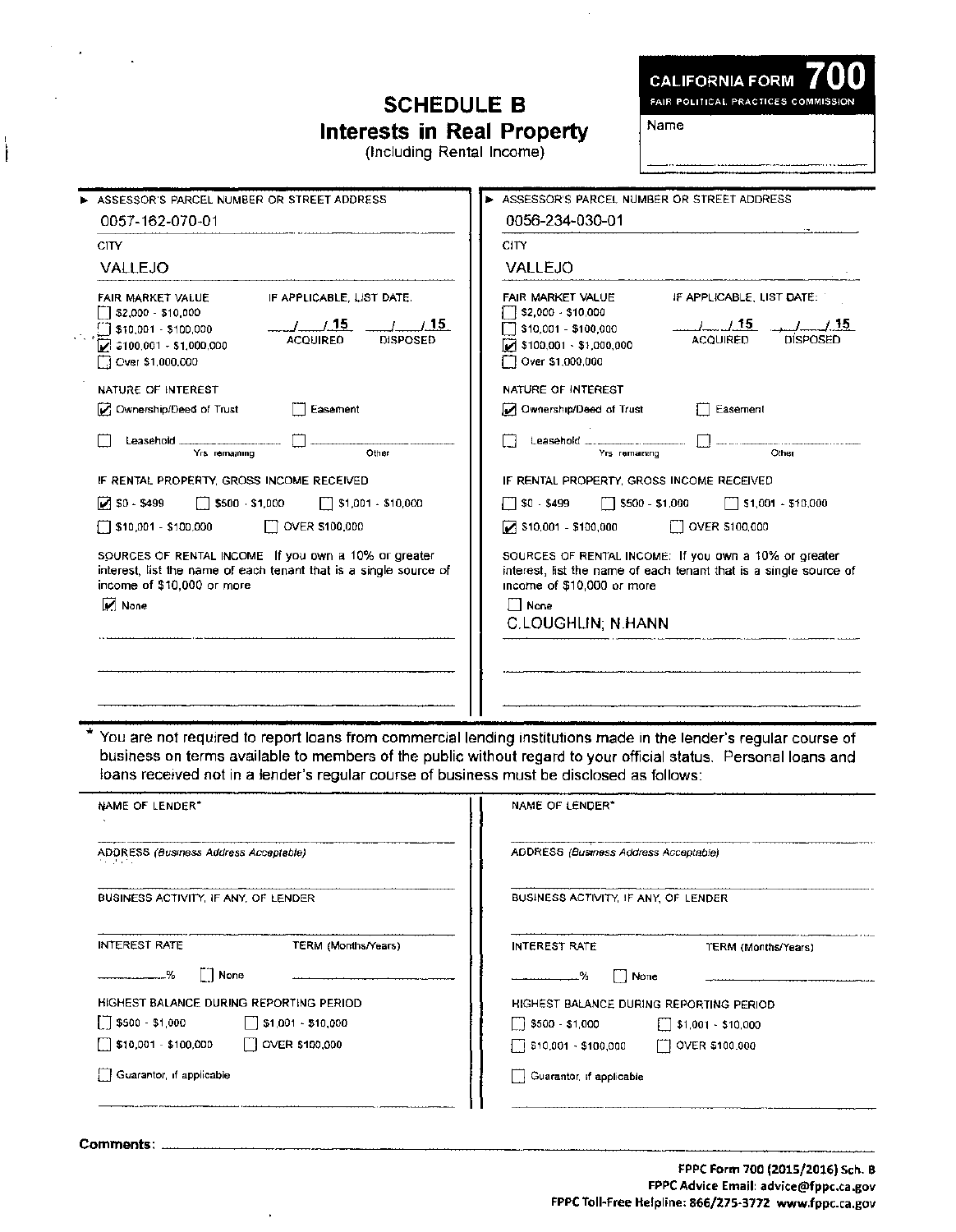## **SCHEDULE B Interests in Real Property**

(Including Rental Income)

CALIFORNIA FORM **700**  FAIR POLITICAL PRACTICES COMMISSION

Name

| 0057-164-140-01                                                                                                                                                                                                                 |
|---------------------------------------------------------------------------------------------------------------------------------------------------------------------------------------------------------------------------------|
| CITY                                                                                                                                                                                                                            |
| VALLEJO                                                                                                                                                                                                                         |
| IF APPLICABLE, LIST DATE<br><b>FAIR MARKET VALUE</b><br>$\sqrt{}$ \$2,000 - \$10,000<br>/15<br>15<br>\$10,001 - \$100,000<br><b>DISPOSED</b><br><b>ACQUIRED</b><br>$\triangleright$ \$100,001 - \$1,000,000<br>Over \$1,000,000 |
| NATURE OF INTEREST                                                                                                                                                                                                              |
| Ownership/Deed of Trust<br>Easement                                                                                                                                                                                             |
| Leasehold ____<br>Other<br>Yrs remaining                                                                                                                                                                                        |
| IF RENTAL PROPERTY, GROSS INCOME RECEIVED                                                                                                                                                                                       |
| $\Box$ \$0 - \$499<br>\$1,001 - \$10,000<br>$\Box$ \$500 - \$1,000                                                                                                                                                              |
| $\triangleright$ \$10,001 - \$100,000<br>OVER \$100,000                                                                                                                                                                         |
| SOURCES OF RENTAL INCOME If you own a 10% or greater<br>interest, list the name of each tenant that is a single source of<br>income of \$10,000 or more                                                                         |
| None<br>C.OTT; R. BREKNER                                                                                                                                                                                                       |
|                                                                                                                                                                                                                                 |

You are not required to report loans from commercial lending institutions made in the lender's regular course of business on terms available to members of the public without regard to your official status. Personal loans and loans received not in a lender's regular course of business must be disclosed as follows:

| NAME OF LENDER*                                      | NAME OF LENDER*                                          |
|------------------------------------------------------|----------------------------------------------------------|
| ADDRESS (Business Address Acceptable)                | ADDRESS (Business Address Acceptable)                    |
| BUSINESS ACTIVITY, IF ANY, OF LENDER                 | BUSINESS ACTIVITY. IF ANY, OF LENDER                     |
| <b>INTEREST RATE</b><br>TERM (Months/Years)          | <b>INTEREST RATE</b><br>TERM (Months/Years)              |
| None<br>. <del></del> %                              | None<br>.%                                               |
| HIGHEST BALANCE DURING REPORTING PERIOD              | HIGHEST BALANCE DURING REPORTING PERIOD                  |
| \$500 - \$1,000<br>$\Box$ \$1,001 - \$10,000         | $\frac{1}{3500}$ - \$1,000<br>$\sqrt{51,001}$ - \$10,000 |
| $\frac{1}{2}$ \$10,001 - \$100,000<br>OVER \$100,000 | │ S10,001 - \$100,000<br>$\Box$ OVER \$100,000           |
| Guarantor, if applicable                             | Guarantor, if applicable                                 |

.<br>2010 - Petro Salvador  $\mathcal{V}=\mathcal{V}=\mathcal{V}$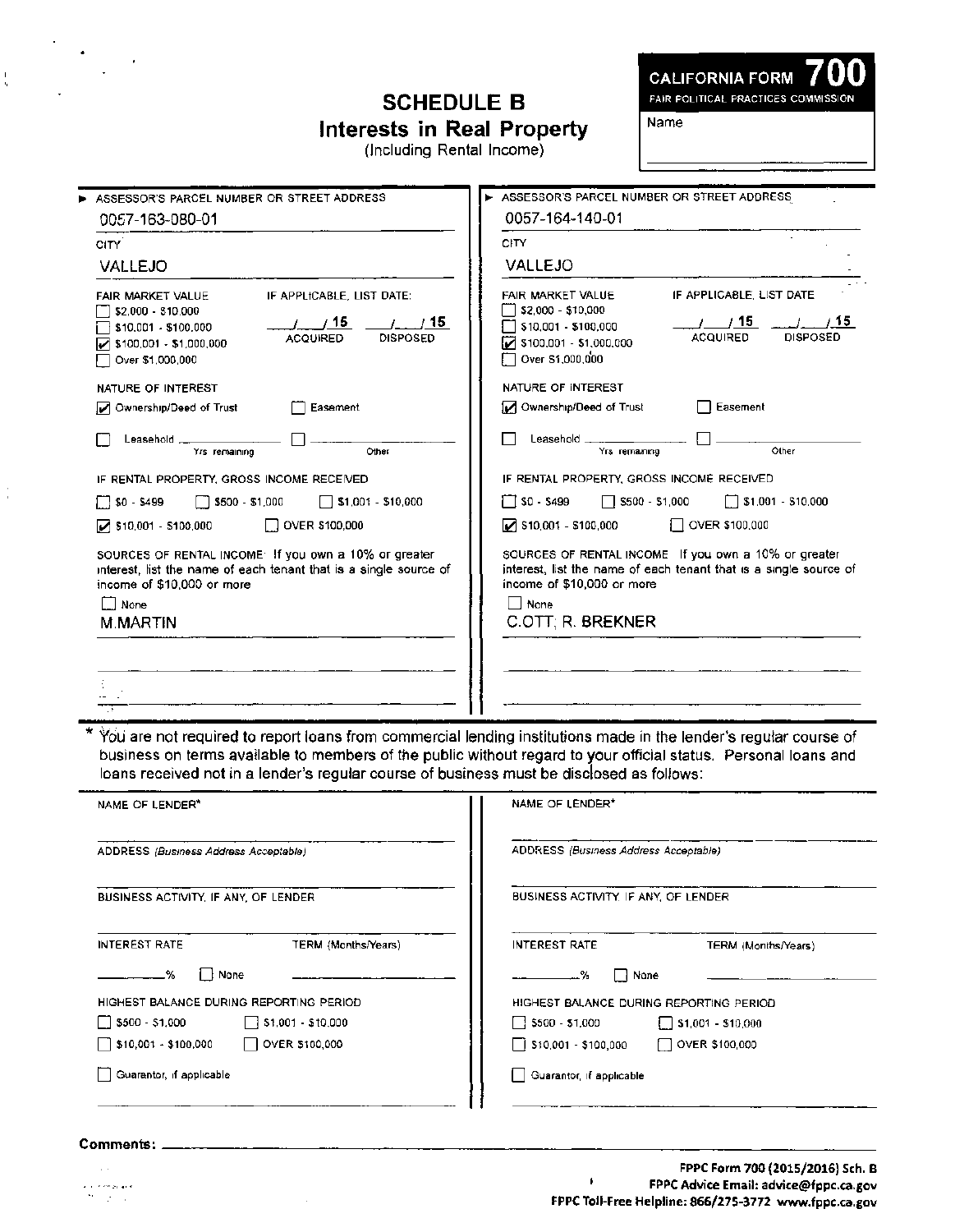## **SCHEDULE B Interests in Real Property**

(Including Rental Income)

r.

Name

| ASSESSOR'S PARCEL NUMBER OR STREET ADDRESS.                                                                                                                                                                                        | ASSESSOR'S PARCEL NUMBER OR STREET ADDRESS                                                                                                                                                                                                                                |
|------------------------------------------------------------------------------------------------------------------------------------------------------------------------------------------------------------------------------------|---------------------------------------------------------------------------------------------------------------------------------------------------------------------------------------------------------------------------------------------------------------------------|
| 0056-145-190-01                                                                                                                                                                                                                    | 0056-146-010-01                                                                                                                                                                                                                                                           |
| <b>CITY</b>                                                                                                                                                                                                                        | <b>CITY</b>                                                                                                                                                                                                                                                               |
| <b>VALLEJO</b>                                                                                                                                                                                                                     | <b>VALLEJO</b>                                                                                                                                                                                                                                                            |
| IF APPLICABLE. LIST DATE:<br>FAIR MARKET VALUE<br>\$2,000 - \$10,000<br>1/15<br>$\left 1\right $ / 15<br>\$10,001 - \$100,000<br><b>DISPOSED</b><br><b>ACQUIRED</b><br>$\triangledown$ \$100,001 - \$1,000,000<br>Over \$1,000,000 | FAIR MARKET VALUE<br>IF APPLICABLE, LIST DATE<br>\$2,000 - \$10,000<br>$\overline{\phantom{a}}$<br>1/15<br>$\frac{1}{1}$ $\frac{1}{15}$<br>\$10,001 - \$100,000<br><b>ACQUIRED</b><br><b>DISPOSED</b><br>$\triangledown$ \$100,001 - \$1,000,000<br>Over \$1,000,000<br>П |
| NATURE OF INTEREST                                                                                                                                                                                                                 | NATURE OF INTEREST                                                                                                                                                                                                                                                        |
| Ownership/Deed of Trust<br>Easement                                                                                                                                                                                                | Ownership/Deed of Trust<br>Easement                                                                                                                                                                                                                                       |
| Leasehold $\frac{1}{2}$<br>Yrs remaining<br>Other                                                                                                                                                                                  | Leasehold _________________<br>Yrs remaining<br>Other                                                                                                                                                                                                                     |
| IF RENTAL PROPERTY, GROSS INCOME RECEIVED.                                                                                                                                                                                         | IF RENTAL PROPERTY. GROSS INCOME RECEIVED                                                                                                                                                                                                                                 |
| $\sqrt{3}$ \$1,001 - \$10,000<br>$$0 - $499$<br>$\frac{1}{2}$ \ \$500 - \$1,000                                                                                                                                                    | 3500 - \$1,000<br>$\sqrt{51,001}$ - \$10,000<br>୮ISO 5499                                                                                                                                                                                                                 |
| OVER \$100,000<br>$\triangleright$ \$10,001 - \$100,000                                                                                                                                                                            | OVER \$100,000<br>$\sqrt{ }$ \$10,001 - \$100,000                                                                                                                                                                                                                         |
| SOURCES OF RENTAL INCOME: If you own a 10% or greater<br>interest, list the name of each tenant that is a single source of<br>income of \$10,000 or more.<br>I None<br>J. AUSTIN; C. GRELL                                         | SQURCES OF RENTAL INCOME: If you own a 10% or greater<br>interest, list the name of each tenant that is a single source of<br>income of \$10,000 or more<br>$\Box$ Nane<br>J. DIXON:                                                                                      |

You are not required to report loans from commercial lending institutions made in the lender's regular course of business on terms available to members of the public without regard to your official status. Personal loans and loans received not in a lender's regular course of business must be disclosed as follows:

| NAME OF LENDER*                                         | NAME OF LENDER*<br>ADDRESS (Business Address Acceptable) |  |  |  |
|---------------------------------------------------------|----------------------------------------------------------|--|--|--|
| ADDRESS (Business Address Acceptable)                   |                                                          |  |  |  |
| BUSINESS ACTIVITY. IF ANY, OF LENDER                    | BUSINESS ACTIVITY, IF ANY, OF LENDER                     |  |  |  |
| TERM (Months/Years)<br><b>INTEREST RATE</b>             | <b>INTEREST RATE</b><br>TERM (Months/Years)              |  |  |  |
| None<br>. %                                             | -%<br>None                                               |  |  |  |
| HICHEST BALANCE DURING REPORTING PERIOD.                | HIGHEST BALANCE DURING REPORTING PERIOD                  |  |  |  |
| $\Box$ \$500 - \$1,000<br>$\sqrt{51,001 \cdot $10,000}$ | \$500 - \$1,000<br>\$1,001 - \$10,000<br>$\blacksquare$  |  |  |  |
| [ sin,001 - \$100,000<br>OVER \$100,000                 | OVER \$100,000<br>\$10,001 - \$100,000<br>ТT<br>- 1      |  |  |  |
| Guarantor, if applicable                                | Guarantor, if applicable                                 |  |  |  |
|                                                         |                                                          |  |  |  |
| Comments: .                                             |                                                          |  |  |  |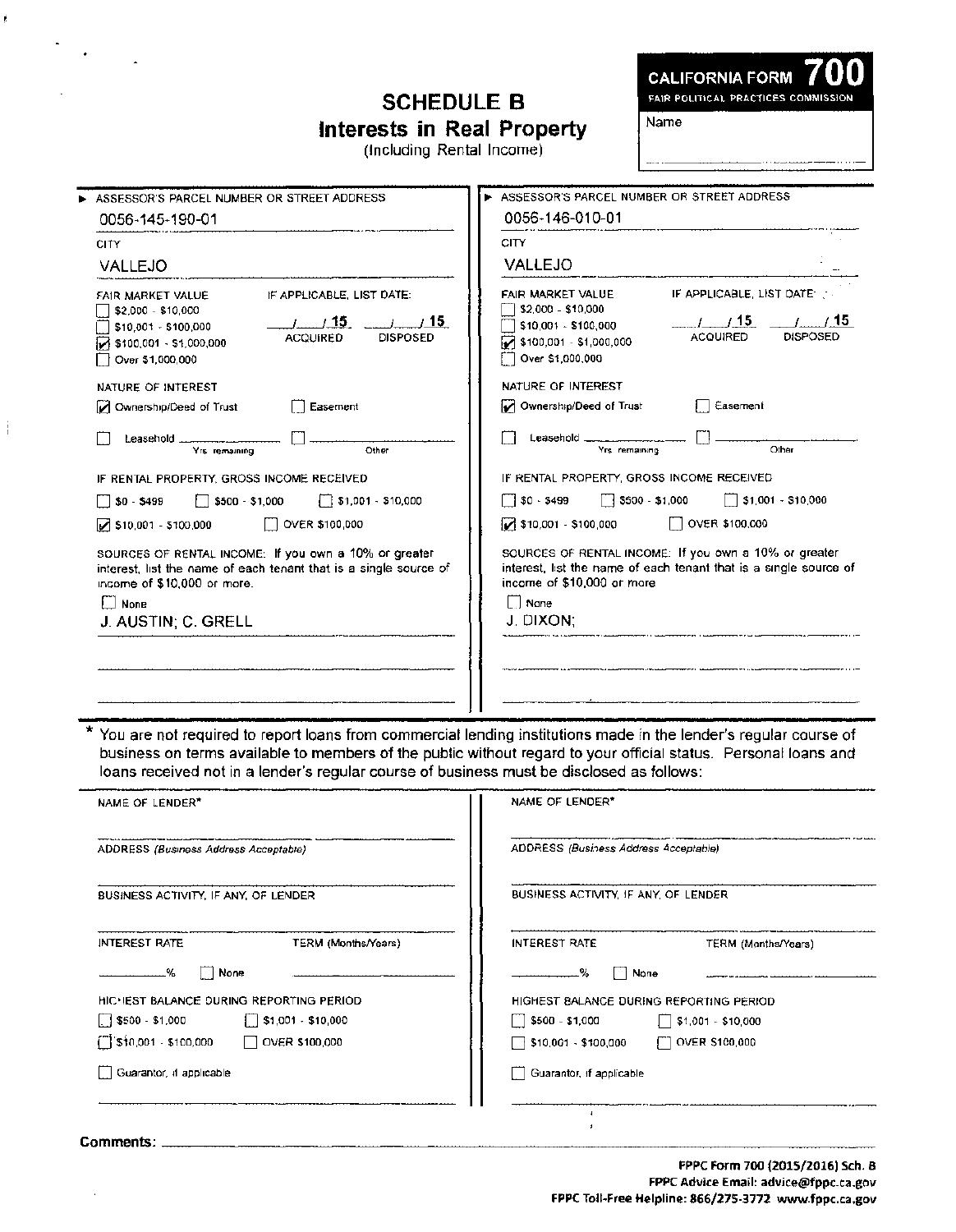# **SCHEDULE B Interests in Real Property**

(Including Rental Income)

Name

| ASSESSOR'S PARCEL NUMBER OR STREET ADDRESS                                                                                                                                                                                              | ASSESSOR'S PARCEL NUMBER OR STREET ADDRESS                                                                                                                                                                                                               |  |  |  |
|-----------------------------------------------------------------------------------------------------------------------------------------------------------------------------------------------------------------------------------------|----------------------------------------------------------------------------------------------------------------------------------------------------------------------------------------------------------------------------------------------------------|--|--|--|
| 0056-131-180-01                                                                                                                                                                                                                         | 0056-146-020                                                                                                                                                                                                                                             |  |  |  |
| <b>CITY</b>                                                                                                                                                                                                                             | <b>CITY</b>                                                                                                                                                                                                                                              |  |  |  |
| VALLEJO                                                                                                                                                                                                                                 | VALLEJO                                                                                                                                                                                                                                                  |  |  |  |
| IF APPLICABLE, LIST DATE:<br>FAIR MARKET VALUE<br>$\Box$ \$2,000 - \$10,000<br>1/15<br>$\frac{1}{1}$ $\frac{15}{15}$<br>\$10,001 - \$100,000<br><b>ACQUIRED</b><br><b>DISPOSED</b><br>$W^*$ \$100,001 - \$1,000,000<br>Over \$1,000,000 | FAIR MARKET VALUE<br>IF APPLICABLE, LIST DATE<br>\$2,000 - \$10,000<br>$\frac{1}{2}$ $\frac{15}{2}$ $\frac{1}{2}$ $\frac{15}{2}$<br>$\sqrt{510,001 - 5100,000}$<br><b>ACQUIRED</b><br><b>DISPOSED</b><br>$7$ \$100,001 - \$1,000,000<br>Over \$1,000,000 |  |  |  |
| NATURE OF INTEREST                                                                                                                                                                                                                      | NATURE OF INTEREST                                                                                                                                                                                                                                       |  |  |  |
| Ownership/Deed of Trust<br>Easement                                                                                                                                                                                                     | Ownership/Deed of Trust<br>Easement                                                                                                                                                                                                                      |  |  |  |
| Leasehold <u>________________</u> ____<br>Other<br>Yrs remaining                                                                                                                                                                        | ן ן<br>Other<br>Yrs remaining                                                                                                                                                                                                                            |  |  |  |
| IF RENTAL PROPERTY, GROSS INCOME RECEIVED                                                                                                                                                                                               | IF RENTAL PROPERTY, GROSS INCOME RECEIVED                                                                                                                                                                                                                |  |  |  |
| $\sqrt{3}$ \$0 - \$499<br>$\Box$ \$500 $\cdot$ \$1,000<br>$\Box$ \$1,001 - \$10,000                                                                                                                                                     | $\begin{array}{ c c c c c } \hline \text{ } & \text{ } 50 & -5499 \hline \end{array}$<br>$\Box$ \$500 - \$1,000<br>$\Box$ \$1,001 \ \$10,000                                                                                                             |  |  |  |
| OVER \$100,000<br>\$10,001 - \$100,000                                                                                                                                                                                                  | $\Box$ OVER \$100,000<br>$\triangledown$ \$10,001 - \$100,000                                                                                                                                                                                            |  |  |  |
| SOURCES OF RENTAL INCOME: If you own a 10% or greater<br>interest, list the name of each tenant that is a single source of<br>income of \$10,000 or more.<br>None<br>R. MAHL T.HERNANDEZ                                                | SOURCES OF RENTAL INCOME If you own a 10% or greater<br>interest, list the name of each tenant that is a single source of<br>income of \$10,000 or more.<br>None                                                                                         |  |  |  |
|                                                                                                                                                                                                                                         |                                                                                                                                                                                                                                                          |  |  |  |

business on terms available to members of the public without regard to your official status. Personal loans and loans received not in a lender's regular course of business must be disclosed as follows:

| NAME OF LENDER*<br>929 D.I                                                    | NAME OF LENDER*                               |  |  |  |
|-------------------------------------------------------------------------------|-----------------------------------------------|--|--|--|
| ADDRESS (Business Address Acceptable)                                         | ADDRESS (Business Address Acceptable)         |  |  |  |
| BUSINESS ACTIVITY, IF ANY, OF LENDER                                          | BUSINESS ACTIVITY, IF ANY, OF LENDER          |  |  |  |
| <b>INTEREST RATE</b><br>TERM (Months/Years)                                   | <b>INTEREST RATE</b><br>TERM (Months/Years)   |  |  |  |
| None<br>%                                                                     | None<br>$\Box$<br>-%                          |  |  |  |
| HIGHEST BALANCE DURING REPORTING PERIOD.                                      | HIGHEST BALANCE DURING REPORTING PERIOD       |  |  |  |
| $\begin{bmatrix} 0 & 0 & 0 \\ 0 & 0 & 0 \end{bmatrix}$ \$1,001 - \$10,000     | $5500 - $1,000$<br>$\sqrt{51,001}$ - \$10,000 |  |  |  |
| $\Box$ OVER \$100,000<br>$\begin{bmatrix} \end{bmatrix}$ \$10,001 - \$100,000 | 510,001 - \$100,000<br>OVER \$100,000         |  |  |  |
| Guarantor, if applicable                                                      | Guarantor, if applicable                      |  |  |  |
|                                                                               |                                               |  |  |  |

Commen~: \_\_\_\_\_\_\_\_\_\_\_\_\_\_\_\_\_\_\_\_\_\_\_\_\_\_\_\_\_\_\_\_\_\_\_\_\_\_\_\_\_\_\_\_\_\_\_\_\_\_\_\_\_\_\_\_\_\_\_\_\_ \_

 $\sigma_{\rm{max}}$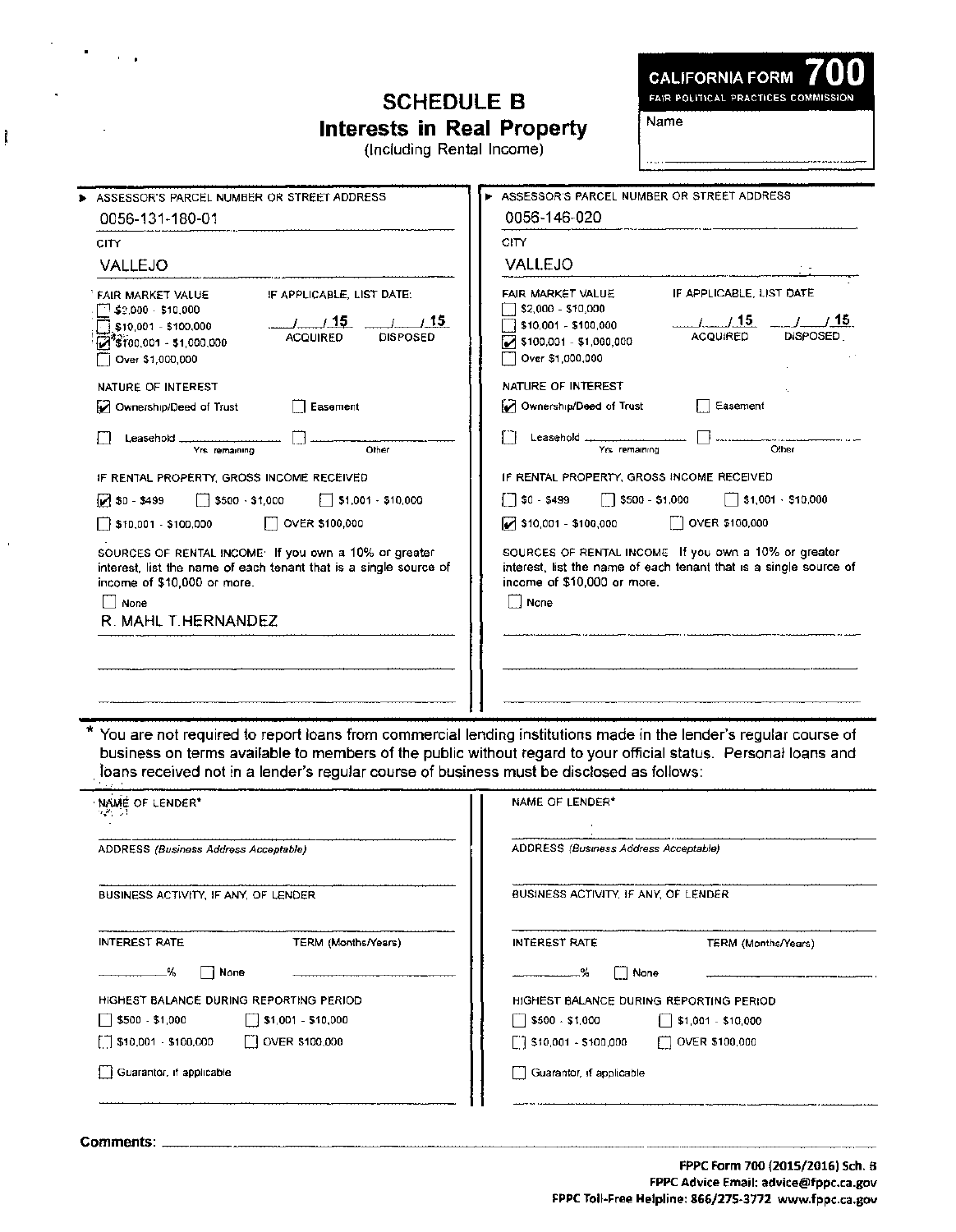**SCHEDULE C** Income, Loans, & Business **Positions** 

**CALIFORNIA FORM** FAIR POLITICAL PRACTICES COMMISSION Name

(Other than Gifts and Travel Payments)

| 1. INCOME RECEIVED                                                                                                | <b>1. INCOME RECEIVED</b>                                                                              |  |  |
|-------------------------------------------------------------------------------------------------------------------|--------------------------------------------------------------------------------------------------------|--|--|
| NAME OF SOURCE OF INCOME                                                                                          | NAME OF SOURCE OF INCOME                                                                               |  |  |
| LAW OFFICE OF ROBERT HALE McCONNELL                                                                               |                                                                                                        |  |  |
| ADDRESS (Business Address Acceptable)                                                                             | ADDRESS (Business Address Acceptable)                                                                  |  |  |
| 1206 GEORGIA STREET, VALLEJO, CA                                                                                  |                                                                                                        |  |  |
| BUSINESS ACTIVITY, IF ANY, OF SOURCE                                                                              | BUSINESS ACTIVITY. IF ANY, OF SOURCE.                                                                  |  |  |
| LEGAL SERVICES                                                                                                    |                                                                                                        |  |  |
| YOUR BUSINESS POSITION                                                                                            | YOUR BUSINESS POSITION.                                                                                |  |  |
| <b>ATTORNEY</b>                                                                                                   |                                                                                                        |  |  |
| <b>GROSS INCOME RECEIVED</b>                                                                                      | GROSS INCOME RECEIVED                                                                                  |  |  |
| \$500 - \$1,000<br>$\vert$ \$1,001 \$10,000                                                                       | \$500 - \$1,000<br>$\sqrt{51,001}$ - \$10,000                                                          |  |  |
|                                                                                                                   | OVER \$100,000<br>\$10,001 - \$100,000                                                                 |  |  |
| CONSIDERATION FOR WHICH INCOME WAS RECEIVED.                                                                      | CONSIDERATION FOR WHICH INCOME WAS RECEIVED                                                            |  |  |
| Salary<br>[1] Spouse's or registered domestic partner's income<br>$\sim$<br>(For self-employed use Schedule A-2.) | i Salarv<br>  Spouse's or registered domestic partner's income<br>(For self-employed use Schedule A-2) |  |  |
| Partnership (Less than 10% ownership. For 10% or greater use<br>Schedule A-2.)                                    | Partnership (Less than 10% ownership For 10% or greater use<br>Schedule A-2.)                          |  |  |
|                                                                                                                   | Sale of <u>examenation</u>                                                                             |  |  |
| (Real property, car, boat, etc.)                                                                                  | (Real property car boat, etc.)                                                                         |  |  |
| Loan repayment                                                                                                    | Loan repayment                                                                                         |  |  |
| Rental Income, hat each source of \$10,000 or more<br>Commission or                                               | Commission or<br>Rental Income, hat each source of \$10,000 or more                                    |  |  |
| (Describe)<br><b>LEGAL SERVICES</b>                                                                               | (Describe)                                                                                             |  |  |
| Other<br>(Describa)                                                                                               | Other $\_\_$<br><u> 1989 - Jan James James, maritant eta indone</u><br>(Describe)                      |  |  |
|                                                                                                                   |                                                                                                        |  |  |

> 2 LOANS RECEIVED OR OUTSTANDING DURING THE REPORTING PERIOD

You are not required to report loans from commercial lending institutions, or any indebtedness created as part of a ŧ retail installment or credit card transaction, made in the lender's regular course of business on terms available to members of the public without regard to your official status. Personal loans and loans received not in a lender's regular course of business must be disclosed as follows:

| NAME OF LENDER"                          | INTEREST RATE     |                    | TERM (Months/Years)                                                                                             |  |
|------------------------------------------|-------------------|--------------------|-----------------------------------------------------------------------------------------------------------------|--|
| ADDRESS (Business Address Acceptable)    | —————————— %      | ∏ None             |                                                                                                                 |  |
|                                          | SECURITY FOR LOAN |                    |                                                                                                                 |  |
| BUSINESS ACTIVITY, IF ANY, OF LENDER     | None              | Personal residence |                                                                                                                 |  |
|                                          |                   |                    |                                                                                                                 |  |
| HIGHEST BALANCE DURING REPORTING PERIOD. |                   |                    |                                                                                                                 |  |
| $\Box$ \$500 - \$1,000                   |                   |                    | City                                                                                                            |  |
| $\bigcup_{i=1}^{n-1} 51,001 - 510,000$   |                   |                    |                                                                                                                 |  |
| $\Box$ \$10,001 - \$100,000              |                   |                    |                                                                                                                 |  |
| OVER \$100,000                           |                   |                    |                                                                                                                 |  |
|                                          |                   |                    | (Descrite)                                                                                                      |  |
|                                          |                   |                    |                                                                                                                 |  |
|                                          | $\blacksquare$    |                    | FPPC Form 700 (2015/2016) Sr<br>FPPC Advice Email: advice@fppc<br>FPPC Toll-Free Helpline: 866/275-3772 www.for |  |